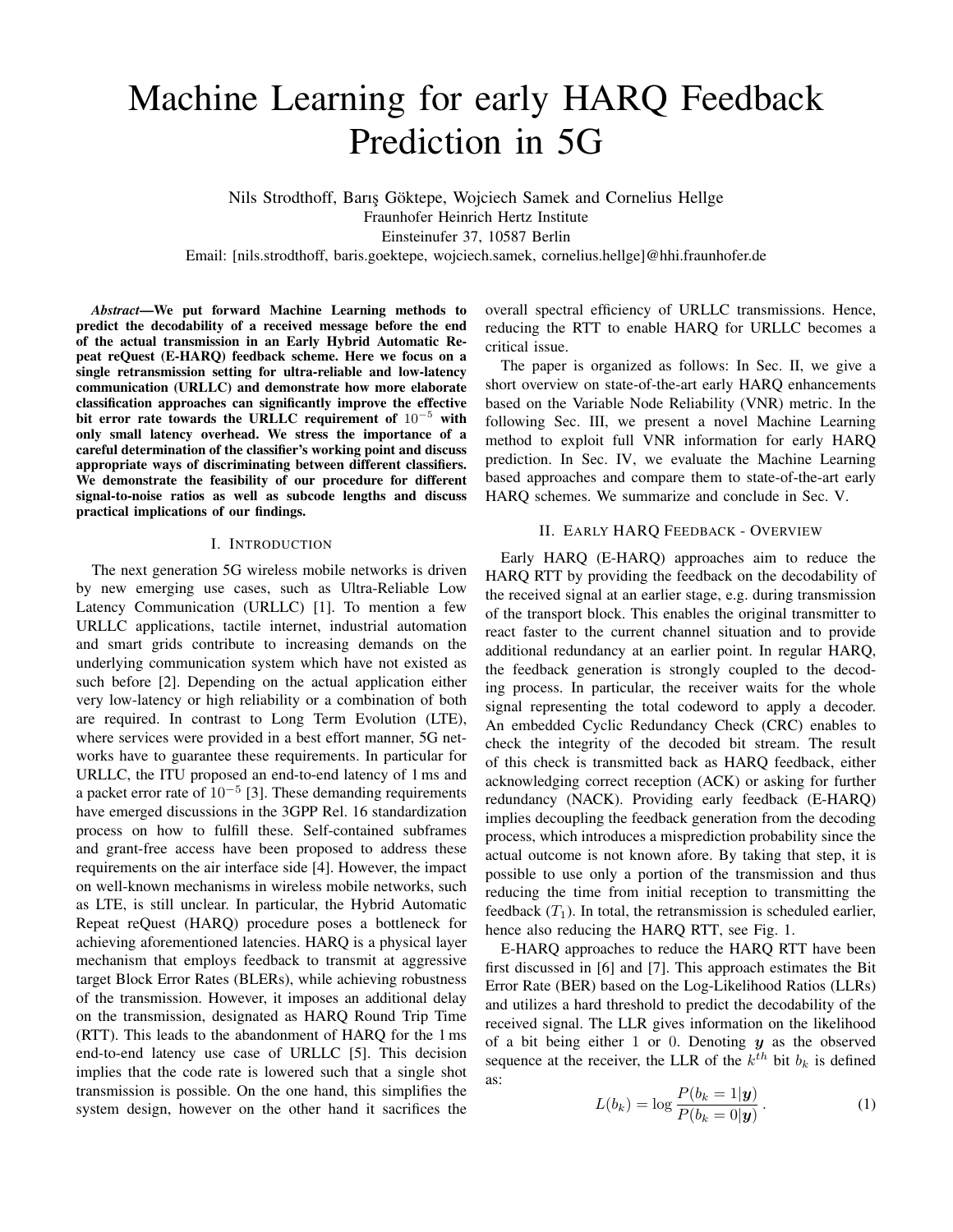

Fig. 1. Timeline of regular HARQ compared to early HARQ.

Having the LLRs of a subcode or the whole codeword allows to calculate an estimated BER for the received signal vector, as stated here:

$$
B\hat{E}R = \frac{1}{M} \sum_{k} \frac{1}{1 + |L(b_k)|},
$$
 (2)

where  $M$  is the length of the LLR vector. Based on this metric the decoding outcome is predicted, where a higher  $BER$  means a lower probability of successful decoding.

A further improved approach has been presented in [8] and [9]. The authors propose to exploit the code structure to improve the prediction performance. In case of Low-Density Parity-Check (LDPC) codes, this is realized by constructing so-called subcodes from the parity-check matrix. Using a belief-propagation-based decoder on the LLRs of the subcodeword results in a posteriori LLRs:

$$
\Lambda_k^{(j)} = L(b_k) + \sum_{m \in \mathcal{M}(k)} \beta_{m,k}^{(j)}, \qquad (3)
$$

where  $\mathcal{M}(k)$  is the set of check nodes which are associated to the variable node of k and  $\beta_{m,k}^{(j)}$  is the check-to-variable node message from check node m to variable k of the jth iteration. Here we use the superscript j in  $\Lambda_k^{(j)}$  $\frac{1}{k}$  to denote the decoder iteration after which the posteriori LLRs were extracted. Again, the a posteriori LLRs are mapped to the same metric for each belief-propagation iteration, designated as VNR:

$$
VNR_j = \frac{1}{M} \sum_{i} \frac{1}{1 + |\Lambda_i^{(j)}|},\tag{4}
$$

where  $M$  is the length of the subcodeword and j is the VNR corresponding to a certain belief-propagation iteration. Hence,  $VNR_0$  corresponds to BER. In [8], the authors applied a hard threshold to the VNR of the last decoder iteration, i.e.,  $VNR_5$ .

However, these schemes loose significant information since only a single value is applied to a threshold. The evolution of VNRs is expected to provide improved prediction accuracy compared to the state-of-the-art schemes.

## III. MACHINE LEARNING FOR EARLY HARQ

We aim to optimize E-HARQ by means of Machine Learning techniques. This includes more complex input features as well as more involved classification algorithms.

From a Machine Learning perspective we are dealing with an inherently imbalanced binary classification problem. The task is to predict the decoding result of a given transmission using data that is available after the first few decoder iterations. Here we focus on VNRs from the zeroth up to the fifth decoder iteration as input features in order to leverage information about the evolution of the sub-codeword during the decoding process. Concerning classification algorithms we also restrict ourselves to two well-established algorithms with fundamentally different underlying principles, regularized logistic regression and Random Forests leveraging [10]. A more detailed treatment of the impact of both the choice of input features and the choice of classification algorithm is subject to future investigations.

The main complication arises from the heavily imbalanced setting of the problem that results from the typical base block error rates of the order of  $10^{-3}$  or even smaller. A lot of research has been devoted to developing effective ways of dealing with imbalance, see e.g. [11] for a review, that can be broadly subdivided into cost-sensitive learning, rebalancing techniques and threshold moving. Here we focus in particular on the latter, see e.g. [12] and references therein, which allows to adapt any trained classifier that outputs probabilities for the predicted classes by modifying the decision threshold. If one varies the decision threshold rather than considering a single fixed value, one can obtain for example Receiver-Operation curves (ROC) or Precision-Recall (PR) curves. Here we focus on Precision-Recall curves as these have been shown to better reflect the classifier's performance for highly skewed datasets [13]. ROC- or PR-curves allow to discriminate between different classification algorithms consider their overall discriminative power rather than focusing on a single decision threshold.

However, during the implementation a particular decision threshold has to be fixed, which requires a careful consideration between the classifier's false negative rate (FNR) and false positive rate (FPR) that counteract each other and that are the key output figures of the classifier from the system point of view. Here we follow the nomenclature in the Machine Learning community designating minority class i.e. non-decodable examples as positive examples. Hence the FNR quantifies the error made by sending ACK feedback given a non-decodable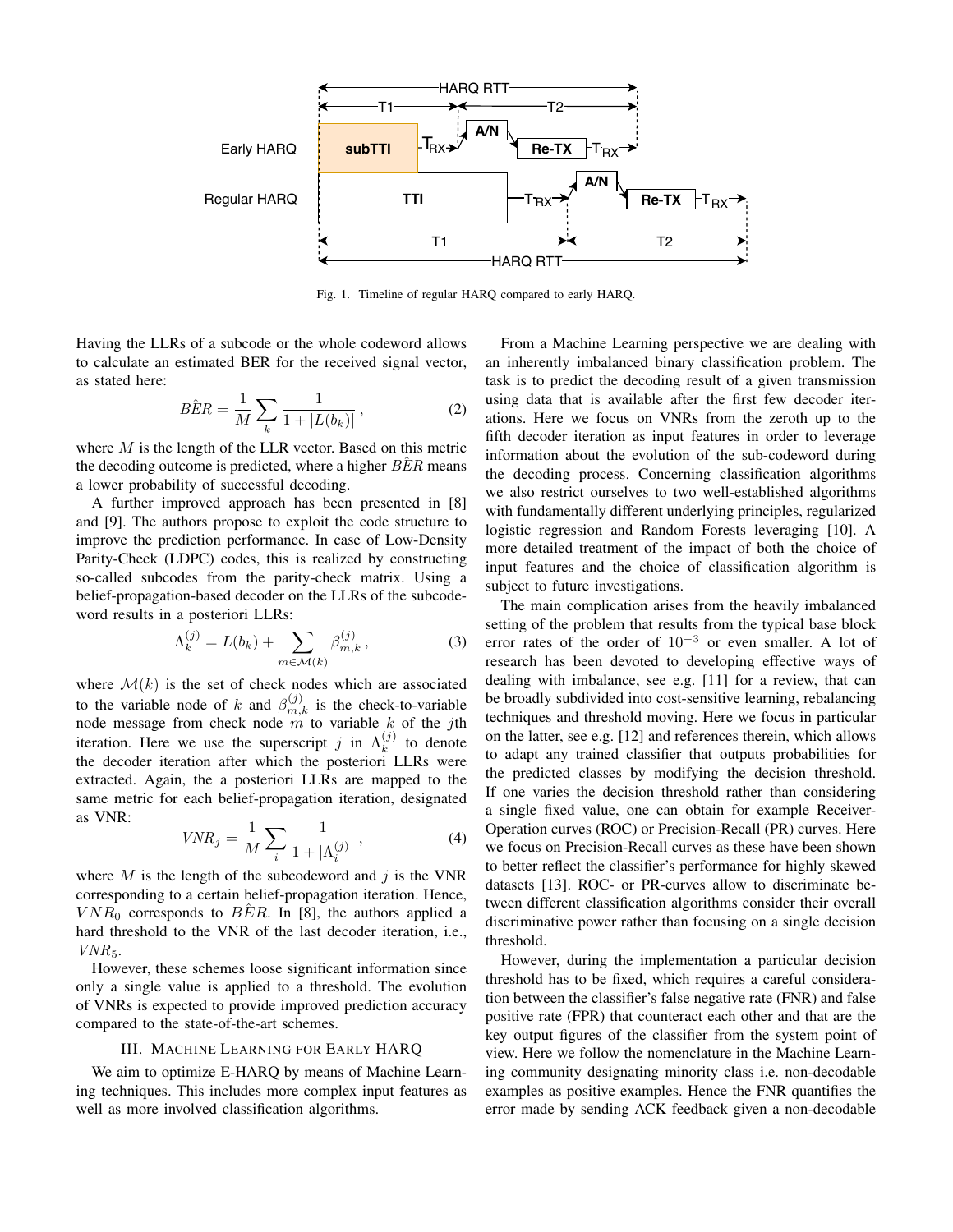

Fig. 2. Probabilistic model for single-retransmission HARQ (terminal nodes marked in bold face lead to an effective block error).

input, which has more severe consequences from the system's point of view compared to the error arising from sending a NACK feedback for decodable input. The impact of FNR and FPR on the system performance is most easily illustrated in a simple probabilistic model, see Fig. 2. Designating the base code block error rate (BLER) by  $P$ , the block error probability after retransmission by  $P' \simeq P$  and the conditional probability  $P(f = 0|e = 1)$ , which is to be identified empirically with the classifier's FNR, by  $p$  one straightforwardly derives the following relation for the effective block error probability for single-retransmission HARQ,

$$
p_{\text{BLE,eff}} = P \cdot (p + (1 - p)P'),\tag{5}
$$

where we work with the simplifying assumption of a perfect feedback channel. However, effects of an imperfect feedback channel can be simply accommodated in this framework by means of effective FNRs/FPRs. The restriction to a single retransmission arises from the hard latency threshold of 1 ms that allows at most one retransmission [8]. Soft latency or reliability constraints might allow multiple retransmissions and therefore further improvements of the effective error probability but will not be considered in our setting. The FPR primarily impacts the spectral efficiency, which we characterize for simplicity by the expectation value  $\langle T \rangle$  of total transmissions for single-retransmission HARQ relative to the baseline of regular HARO with  $1 + P$  retransmissions. Although, spectral efficiency does not impact the reliability and latency directly, in a practical system with limited amount of available resources the latency constraint is hurt in the overloaded regime. In the same model as before and designating the conditional probability  $P(f = 1|e = 0)$ , which is to be identified empirically with the FPR, by  $q$  one finds

$$
\langle T \rangle = 1 + (P(1 - p) + (1 - P)q), \tag{6}
$$

with leading order contribution  $1 + P + q$ .

In a system with unlimited resources it might be desirable to choose an arbitrarily small FNR, which lets the effective block error rate approach the lower bound  $P \cdot P'$  corresponding to perfect HARO feedback in the sense that  $p = 0$ . However, this comes in turn with a high FPR, which in the extreme case amounts to predicting NACK for every single transmission.

TABLE I LINK-LEVEL SIMULATION ASSUMPTIONS FOR TRAINING AND TEST SET GENERATION.

| Transport block size           | 360 bits                          |  |
|--------------------------------|-----------------------------------|--|
| Channel Code                   | Rate-1/5 LDPC BG2 with $Z = 36$ , |  |
|                                | see $[14]$                        |  |
| Modulation order and algorithm | <b>OPSK, Approximated LLR</b>     |  |
| Waveform                       | 3GPP OFDM, 1.4 MHz,               |  |
|                                | normal cyclic-prefix              |  |
| Channel type                   | 1 Tx 1 Rx, TDL-C 100 n, 2.9 GHz,  |  |
|                                | $3.0$ km/h                        |  |
| Equalizer                      | Frequency domain MMSE             |  |
| Decoder type                   | Min-Sum                           |  |
| Decoding iterations            | 50                                |  |
| <b>VNR</b> iterations          | 5                                 |  |

This is obviously not a viable procedure in realistic setting with limited resources. It even turns out that the system characteristics determine an optimal working point for the prediction algorithm. At this point we restrict ourselves to the comparison of different FNR-FPR curves to discriminate between different classifiers.

#### IV. RESULTS

## *A. Prediction Performance*

We compare classification performance of different classifiers based on the area under the PR curve (AUC-PR), where a perfectly discriminative classifier would amount to a score of 1, and FNR-FPR curves as discussed above. As external parameters we vary the SNR between 3.5 dB and 4.0 dB and subcodes 1/2 and 5/6 for a pedestrian channel model, see Tab. I for detailed parameters. The two SNR-values were chosen as the corresponding baseline BLERs are small enough to allow us to reach effective BLERs of the order  $10^{-5}$  as required for URLLC services. On the other hand the baseline BLER decreases and hence the imbalance in the classification problem further increases with increasing SNR requiring even larger training and test sets. For this reason we decided not to consider SNRs beyond 4.0 dB in this study. The simulation setup used to produce training and test data follows the one reported in [8]. In all cases we use 1M transmissions with independent channel realizations for training and evaluate on a test set comprising 1M transmissions. Hyperparameter tuning was performed once at 4.0 dB at subcodelength 5/6 on a separate evaluation set comprising 1M records.

We benchmark hard threshold classifiers on the zeroth (HT0) [6] and fifth (HT5) decoder iteration [8] compared to  $(L_2$ -regularized) logistic regression (LR) and Random Forests (RF) using VNRs from the zeroth to fifth decoder iteration as input features. The results for test-set AUC-PR are compiled in Tab. II. As reported in [8] for subcode 5/6 the usage of the fifth decoder iteration rather than the initial VNR values leads to an improved classification performance. Interestingly, the converse applies to the case of subcode 1/2, where using the VNRs from the fifth decoder iteration even worsens the classification performance compared to the zeroth iteration baseline. In all considered cases the algorithms operating on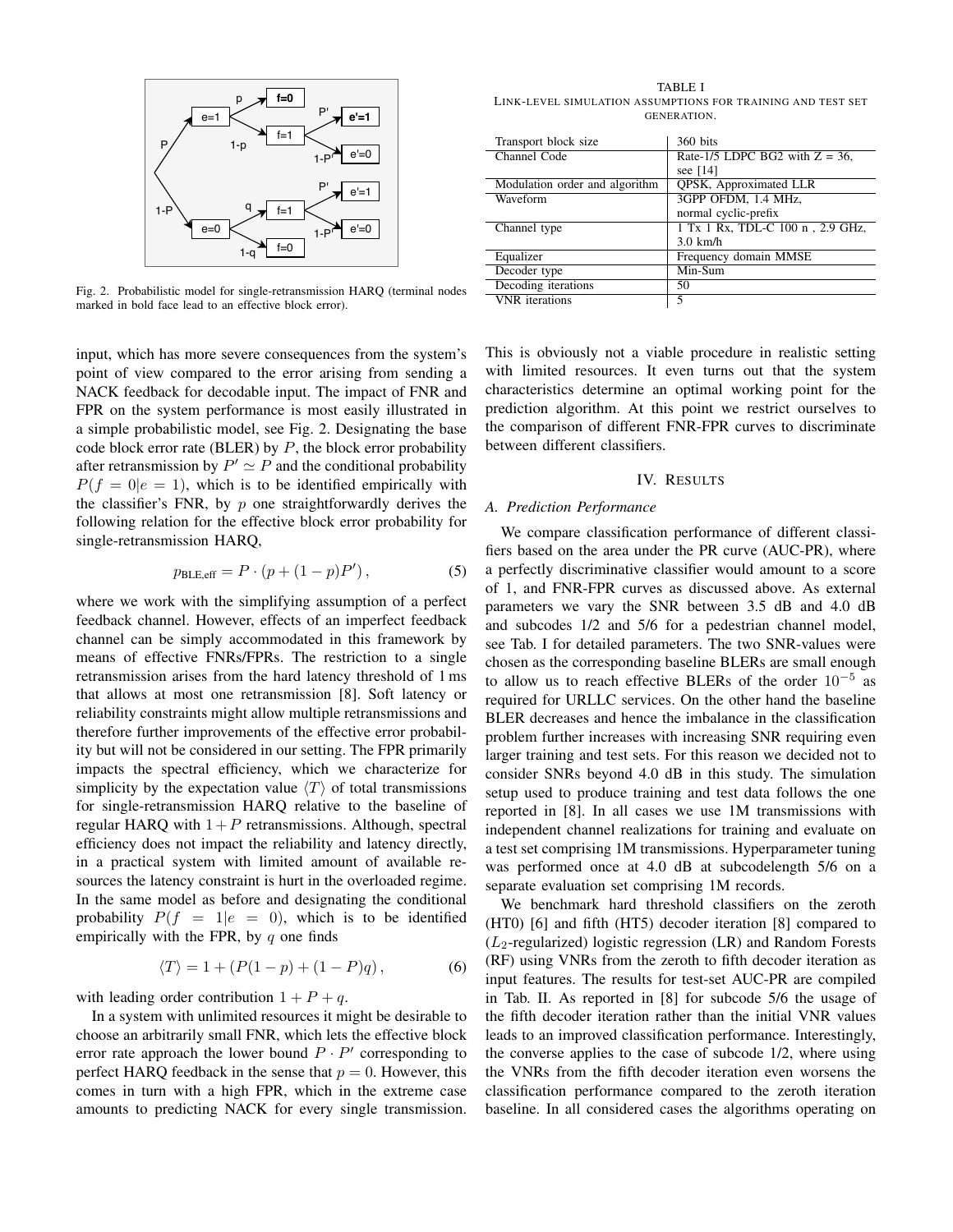

Fig. 3. Evaluating prediction performance based on FNR-FPR curves: Comparing improved predictors (LR,RF) to baseline results (HT0,HT5).

| model            | SNR SC        | <b>BLER</b> | AUC-PR |
|------------------|---------------|-------------|--------|
|                  |               |             |        |
| H <sub>T</sub> O | $4.0dB$ 5/6   | 0.001601    | 0.818  |
| HT <sub>5</sub>  | 4.0dB 5/6     | 0.001601    | 0.900  |
| LR               | $4.0dB$ 5/6   | 0.001601    | 0.903  |
| RF               | 4.0dB 5/6     | 0.001601    | 0.905  |
| HT <sub>0</sub>  | 4.0dB 1/2     | 0.001540    | 0.806  |
| HT <sub>5</sub>  | 4.0dB 1/2     | 0.001540    | 0.806  |
| LR               | $4.0dB$ 1/2   | 0.001540    | 0.835  |
| RF               | 4.0dB 1/2     | 0.001540    | 0.837  |
| HT <sub>0</sub>  | 3.5dB 5/6     | 0.002843    | 0.844  |
| HT <sub>5</sub>  | 3.5dB 5/6     | 0.002843    | 0.921  |
| LR               | 3.5dB 5/6     | 0.002843    | 0.921  |
| RF               | 3.5dB 5/6     | 0.002843    | 0.924  |
| H <sub>T</sub> O | $3.5dB$ $1/2$ | 0.002842    | 0.828  |
| HT5              | 3.5dB 1/2     | 0.002842    | 0.821  |
| LR               | 3.5dB 1/2     | 0.002842    | 0.858  |
| RF               | 3.5dB 1/2     | 0.002842    | 0.855  |

TABLE II COMPARING CLASSIFICATION PERFORMANCE BASED ON AUC-PR.

the full set from zeroth to fifth decoder iteration show an improved classification performance compared to the current state-of-the-art HT5. Logistic Regression and Random Forests reach a similar level of performance in all cases. The largest performance gains for more complex prediction methods to single VNR baselines are obtained for the subcode 1/2 cases.

Even though these AUC-PR results reflect the overall discriminative power of the different classifiers on the given dataset, the classifiers' behavior in the FNR-region below 0.01 is of primary practical interest. In Fig. 3 we compare the classification performance for SNRs 3.5 dB and 4.0 dB at subcodelength 5/6. Fig. 3 reflects a similar ranking that already emerged in Tab. II. However, the ranking based on FNR-FPR curves allows a more finegrained discrimination between different classifiers in dependence of the chosen working point. This is illustrated for example in Fig. 3(a), where for small FPR ranges HT5 is favored over HT0 whereas for larger FPRs HT0 outperforms HT5.

Unfortunately in the extremely unbalanced regime it is difficult to obtain reliable estimates of the FNR as both the numerator (false negatives) and the denominator (sum of false negatives and true positives) are small numbers requiring large sample sizes for a stable evaluation. Apart from increasing sample sizes this can only be circumvented by fitting appropriate parametric descriptions to the FNR-curve which could then be used to extrapolate to very small FNR values. As a matter of fact the FNR-curve in the small FNR range is welldescribed by a power-law behavior.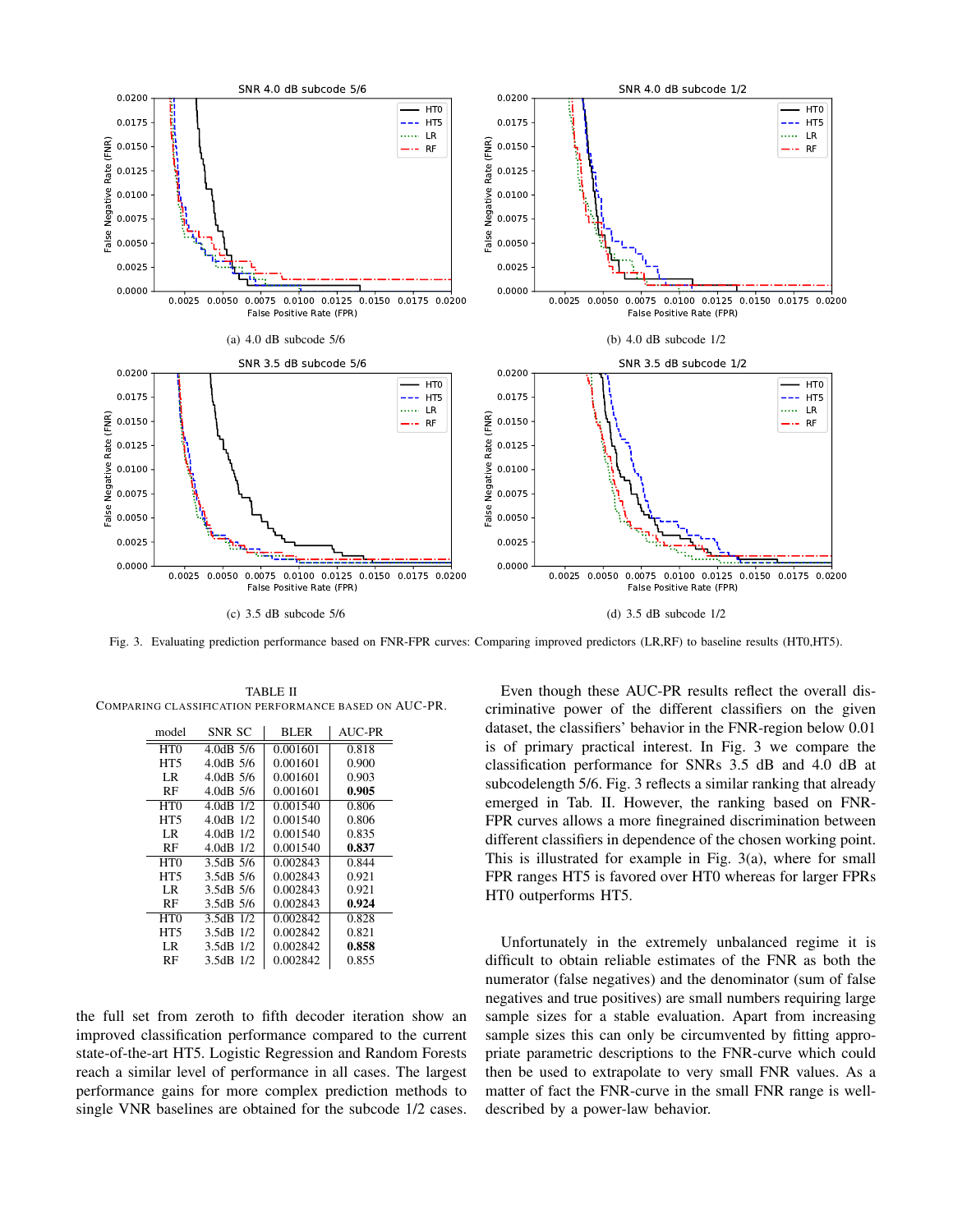

Fig. 4. Evaluating system performance based on  $p_{BLE, eff}$ - $\langle T \rangle$  curves: Improvement from using more complex predictors (LR,RF) compared to baseline results (HT0,HT5). Target  $p_{\text{en, eff}}$  designates the URLLC target value o sense of a vanishing FNR.

### *B. System Performance*

For the evaluation of the system performance we focus on the effective block error rates, as obtained from Eq. 5 that can be reached in combination with different classification algorithms, see Fig. 4. This is a valid consideration as long as the system resources are able to properly accommodate the retransmission overhead introduced by the FPR. To produce Fig. 4 we approximated the conditional probabilities  $p$  and  $q$ by the empirical FNR/FPR as extracted from the classifier's confusion matrix. The baseline block error probability P was also estimated from test set statistics. For simplicity we assumed that  $P' = P$  i.e. that the block error probability for the retransmission coincides with that of the original transmission. Fig. 4 shows the expected behavior, the effective error probability decreases with increasing latency and eventually approaches the effective error probability for regular HARQ feedback.

A qualitatively consistent picture arises from the comparison in Fig. 4: On the one hand, for the larger subcode 5/6 the fifth decoder iteration HT5 is favored over the zeroth iteration

HT0 over most of the parameter range. The more complex algorithms LR and RF represent a slight improvement over the current state-of-the-art HT5, where LR seems to perform slightly better than RF in particular in low FNR-regime that is most relevant for applications. On the other hand, for the smaller subcodelength 1/2 over most of the parameter range HT0 is favored over HT5. Interestingly the HT0 results is only marginally influenced by the subcodelength, which is most likely related to the fact that it only estimates an effective error rate across the codeword that is most likely even for subcode 1/2 long enough to give a reasonable estimate. In this setting the largest improvement from using more complex prediction methods is observed. This is consistent with expectations in the sense that decreasing the subcodelength leads to a more difficult prediction problem that can profit more from more complex methods. At 4.0 dB an effective error probability is achievable with the presented methods, whereas for 3.5 dB, where the gap between the target and the optimal block error probability is already much smaller, it is still achievable albeit requiring considerably more HARQ overhead as the